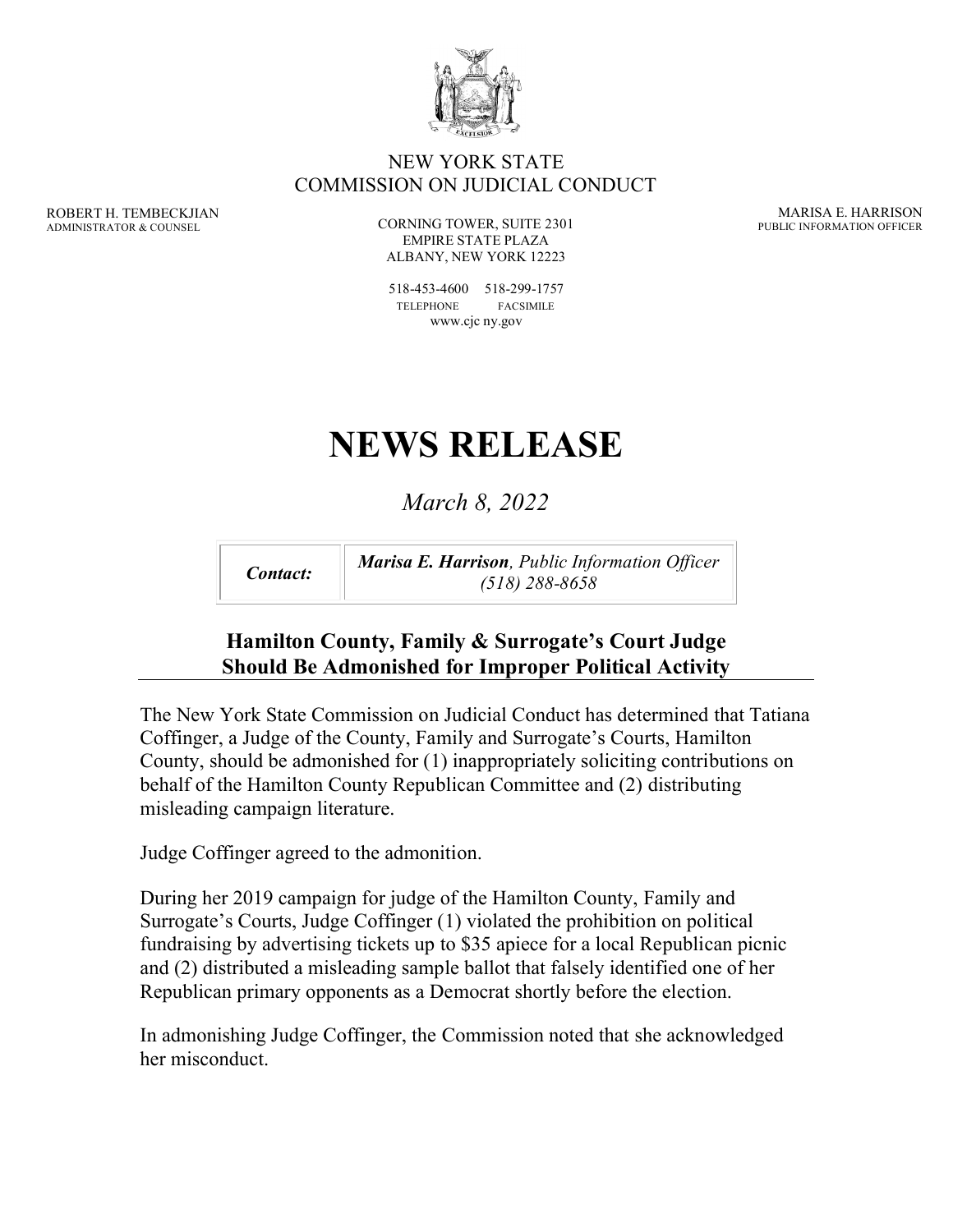Judge Coffinger has been a Judge of the County, Family and Surrogate's Courts, Hamilton County, since 2020. Her current term expires on December 31, 2030. She previously served as a Justice of the Indian Lake Town Court from July to December 2018.

#### **Statement by Commission Administrator**

Commission Administrator Robert H. Tembeckjian made the following statement.

"Faith in the integrity of our elections and therefore in our elected officials is easily undermined when a candidate knowingly misleads the public to assume high office, even if we could not determine that the misinformation produced the margin of victory. Judge Coffinger should have known better than to approve an obviously inaccurate sample ballot, and it is well that she accepts responsibility for it."

#### **The Commission Proceedings**

Judge Coffinger was served with a Formal Written Complaint dated December 7, 2021, containing two charges.

On January 25, 2022, the Administrator of the Commission, Judge Coffinger and her attorney entered into an Agreed Statement of Facts, stipulating to the facts and sanction and waiving further submissions and oral argument.

The Commission accepted the Agreed Statement on February 3, 2022.

#### **The Commission Determination**

The Commission filed a determination dated February 23, 2022, in which all eleven members concurred: Joseph W. Belluck, Esq. (the Commission Chair), Taa Grays, Esq. (the Vice Chair), Judge Fernando M. Camacho, Jodie Corngold, Judge John A. Falk, Judge Angela M. Mazzarelli, Judge Robert J. Miller, Marvin Ray Raskin, Esq., Ronald J. Rosenberg, Esq., Graham B. Seiter, Esq., and Akosua Garcia Yeboah.

#### **Court of Appeals Review**

The Commission transmitted its determination to the Chief Judge of the Court of Appeals, pursuant to Judiciary Law Section 44, subdivision 7. The Commission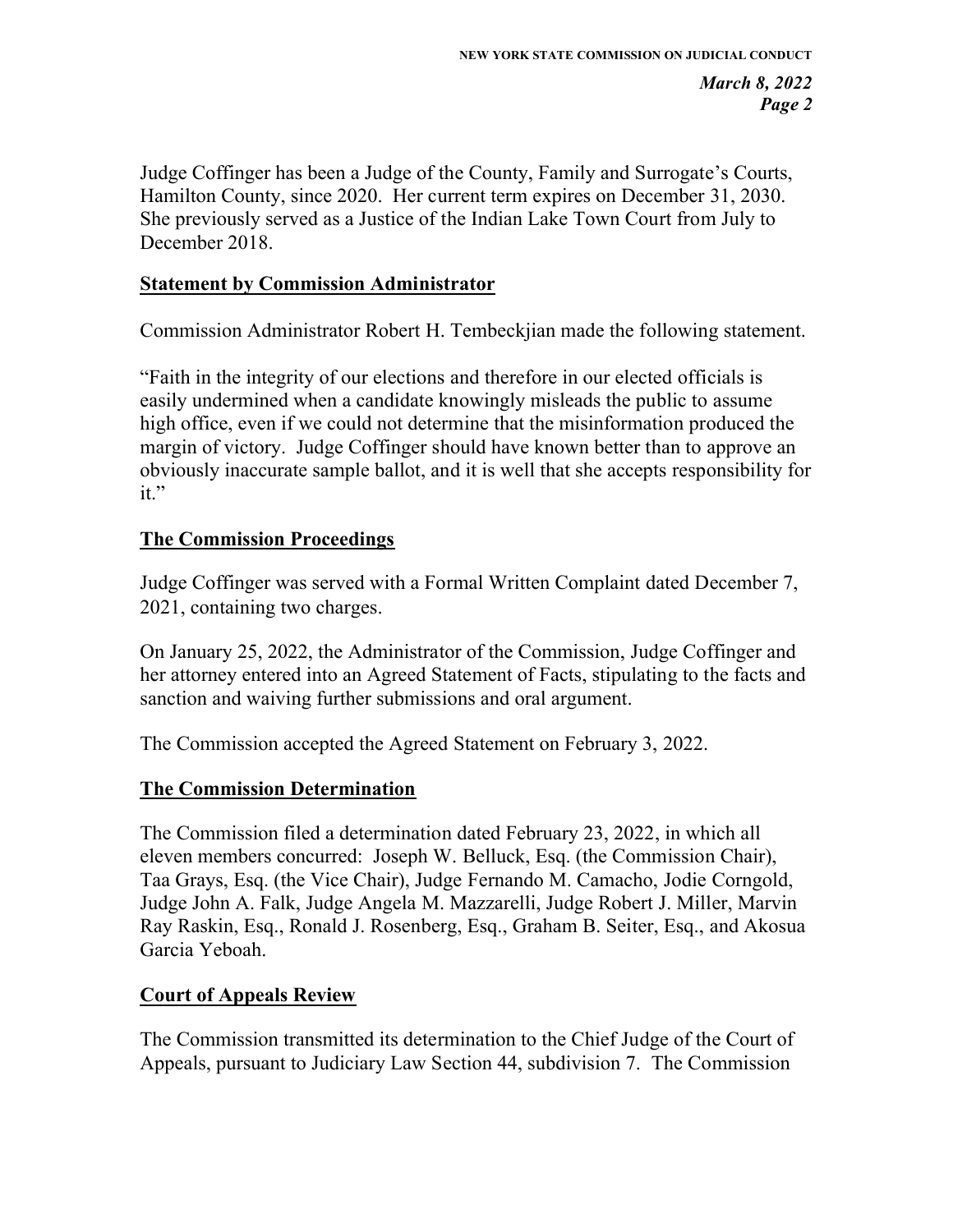was notified on March 7, 2022, that Judge Coffinger had received the determination. Consequently, the matter is now public.

A judge may either accept the Commission's determination or, within 30 days from receipt, make a written request to the Chief Judge for a review of the determination by the Court of Appeals.

Pursuant to Judiciary Law Section 44, subdivision 7, if Judge Coffinger does not request review by the Court of Appeals, the Commission will admonish her in accordance with the determination.

If a Commission determination is reviewed by the Court of Appeals, the Court may accept the determined sanction, impose a different sanction including admonition, censure or removal, or impose no sanction.

#### **Statistics Relating to Prior Determinations**

Since 1978, the Commission has issued 280 determinations of admonition against judges in New York State. The Commission has issued 176 determinations of removal and 340 determinations of censure.

The Court of Appeals has reviewed 101 Commission determinations. The Court accepted the Commission's sanctions in 85 cases (76 of which were removals, six were censures and three were admonitions). Of the remaining 16 cases, two sanctions were increased from censure to removal, and 13 were reduced: nine removal determinations were modified to censure, one removal was modified to admonition, two censures were modified to admonition, and one censure was rejected and the charges dismissed. The Court remitted one matter to the Commission for further proceedings.

### **Counsel**

Judge Coffinger was represented by William J. Dreyer of Dreyer Boyajian, LLP, 75 Columbia Street, Albany, New York 12210, (518) 463-7784.

The Commission was represented by Robert H. Tembeckjian, Administrator and Counsel to the Commission; Cathleen S. Cenci, Deputy Administrator in Charge of the Albany office; and Senior Attorney Kathleen E. Klein. Investigator Laura Misjak was assigned to the case.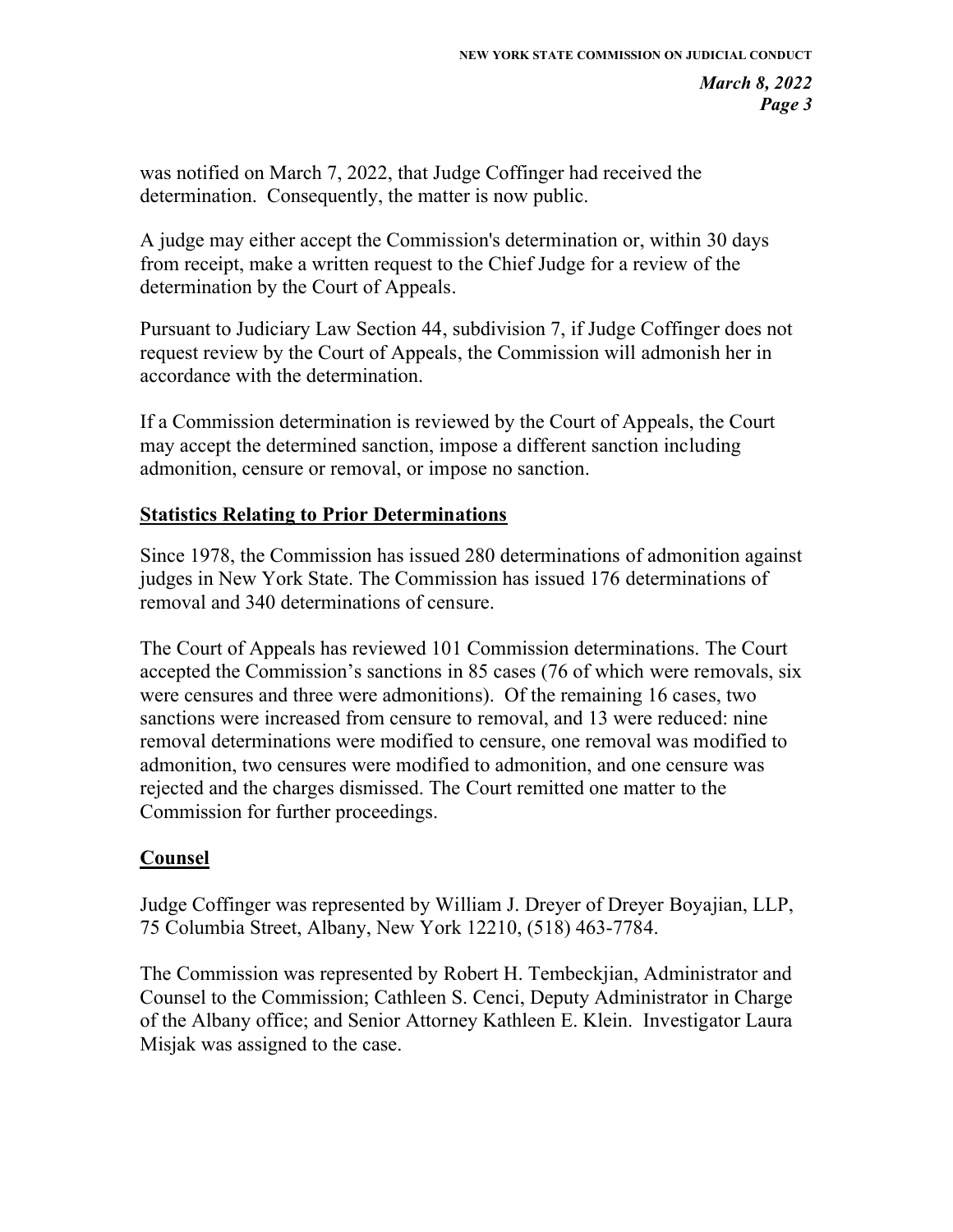#### **Background Information on Judge Coffinger**

| First Took Office:           | 2020                        |
|------------------------------|-----------------------------|
| <b>Current Term Expires:</b> | December 31, 2030           |
| Prior Judicial Experience:   |                             |
| Indian Lake Town Court       | July $2018$ – December 2018 |
| Year Admitted to NYS Bar:    | 2001                        |

#### **Members of the Commission**

The Commission members serve four-year terms. A list of members is appended.

#### **The Public File**

The determination is attached. The record of the proceedings upon which the determination is based is available for inspection by appointment during regular business hours at the Commission's three offices: